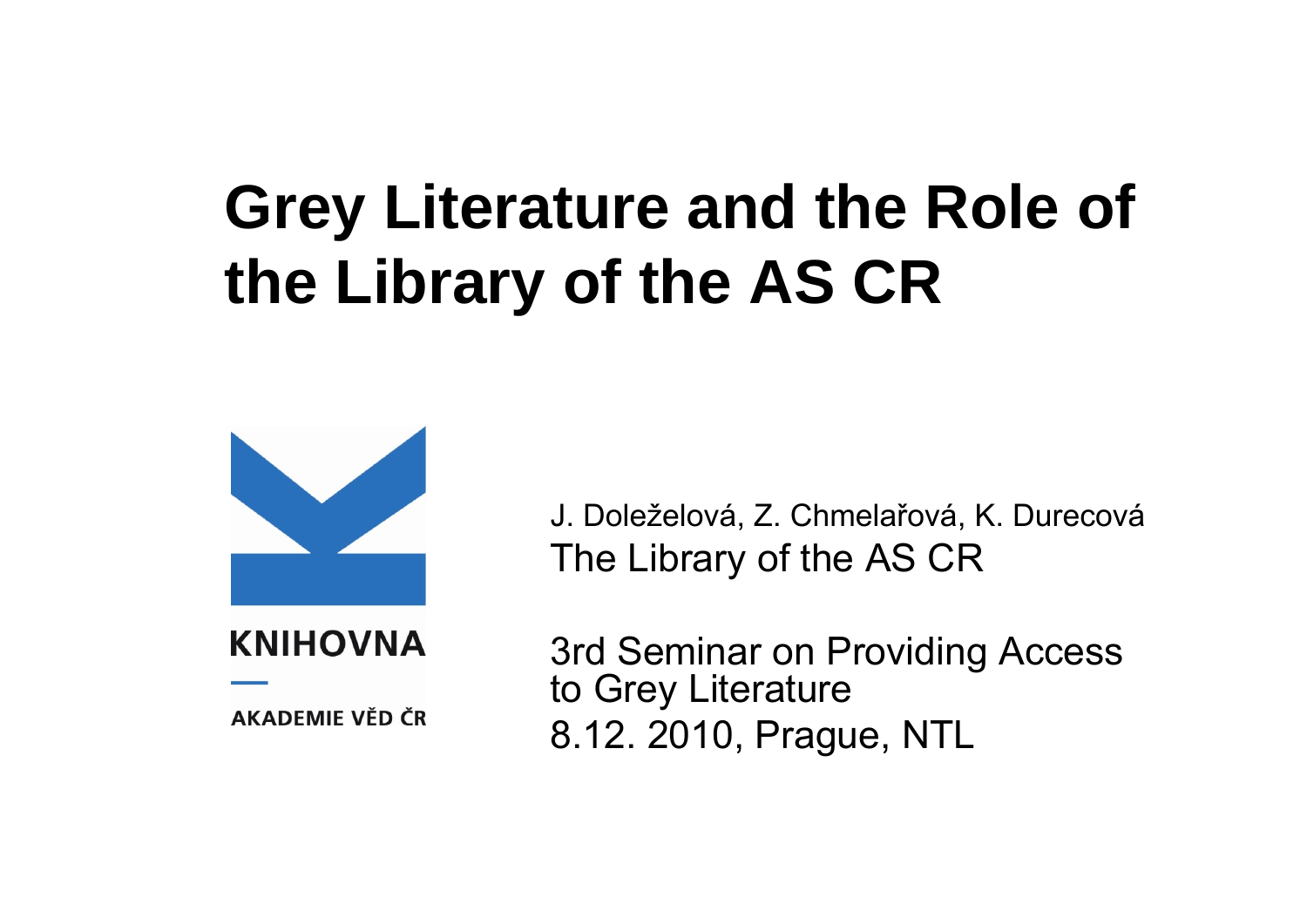

## **CONTENT**

**AKADEMIE VĚD ČR** 

- | ASEP characterisation of the database
- $\bullet$ Grey literature in ASEP
- **o** ASEP and NRGL
- $\bullet$ **Summary**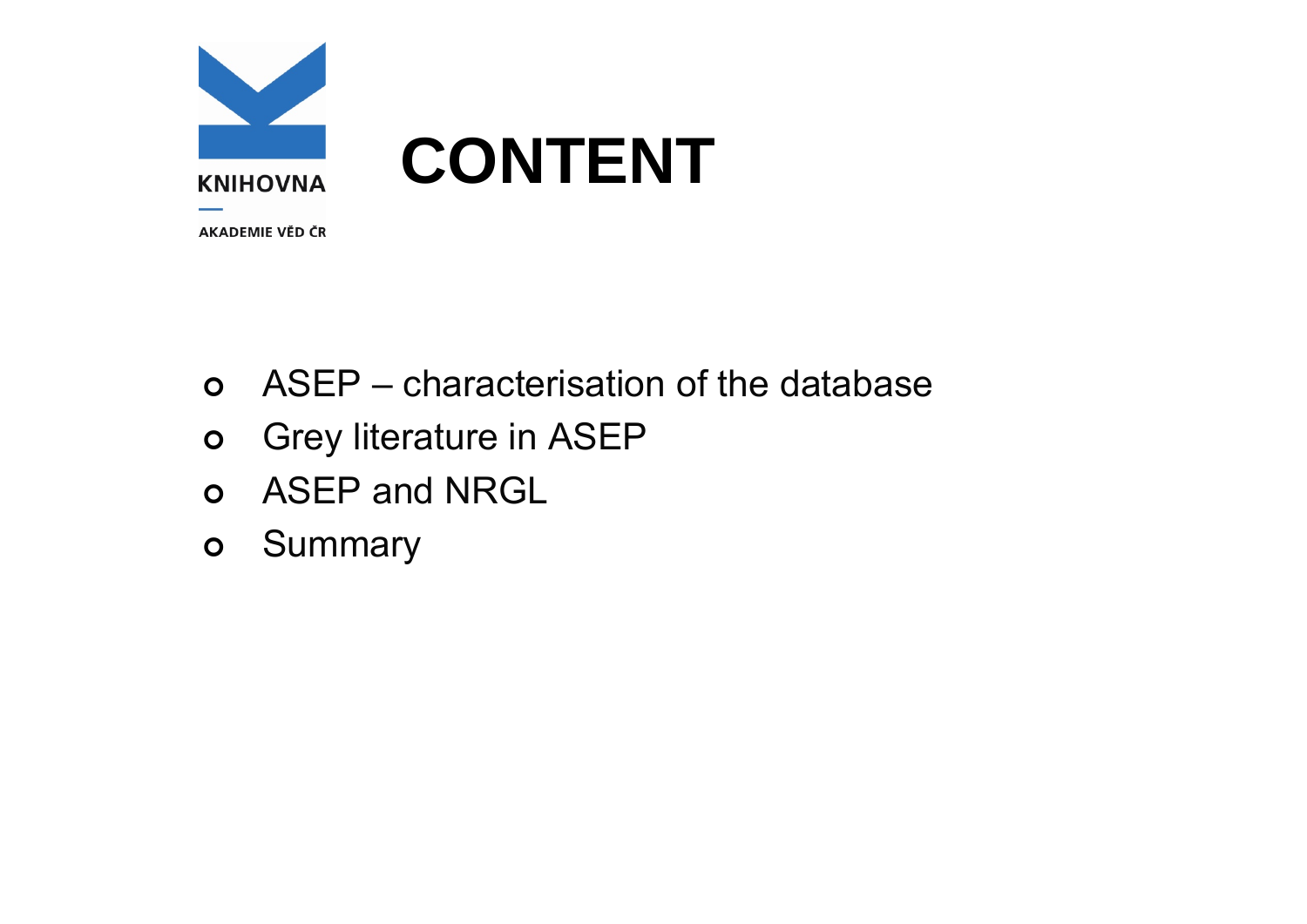

- $\Omega$ Bibliografic database
- $\Omega$  Records of publications of scientists of the ASCR (from 1993)
- $\Omega$ Number of records 186861
- $\circ$ Yearly growth 11000
- $\circ$ Number of document types 24
- $\Omega$ Number of institutions 64
- $\circ$ Number of processors 68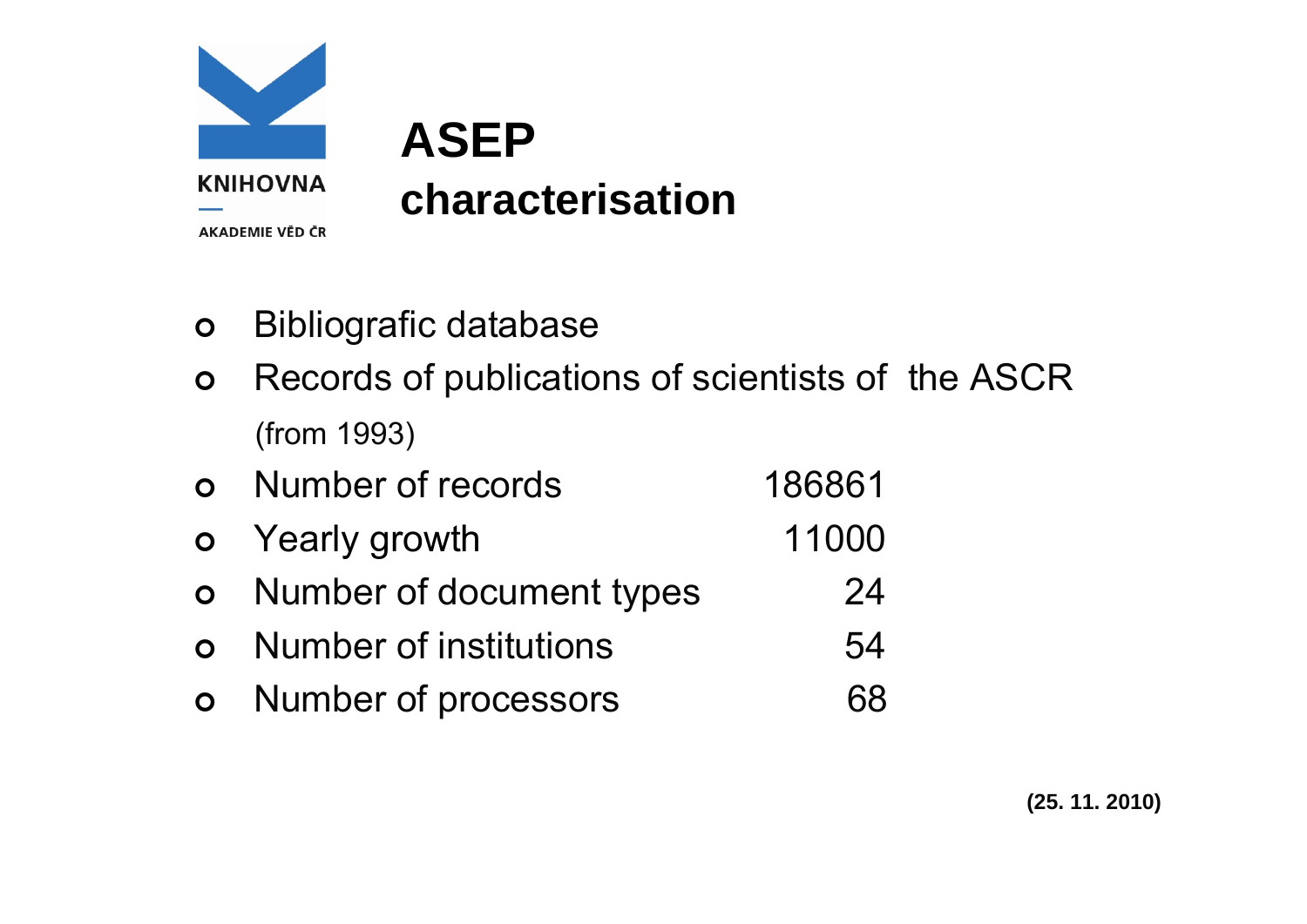

## **ASEP and grey literature**

**AKADEMIE VĚD ČR** 

- $\circ$  Editing data structure for SIGLE 2000
- $\circ$  Library system ARL – Advanced Rapid Library UNIMARC, 2004
- $\mathbf{O}$ SIGLE
- o **NRGL** (metadata), 2010
- $\circ$ NRGL (metadata+fulltext), 2011
- $\mathsf{O}$ OpenSIGLE, 2011?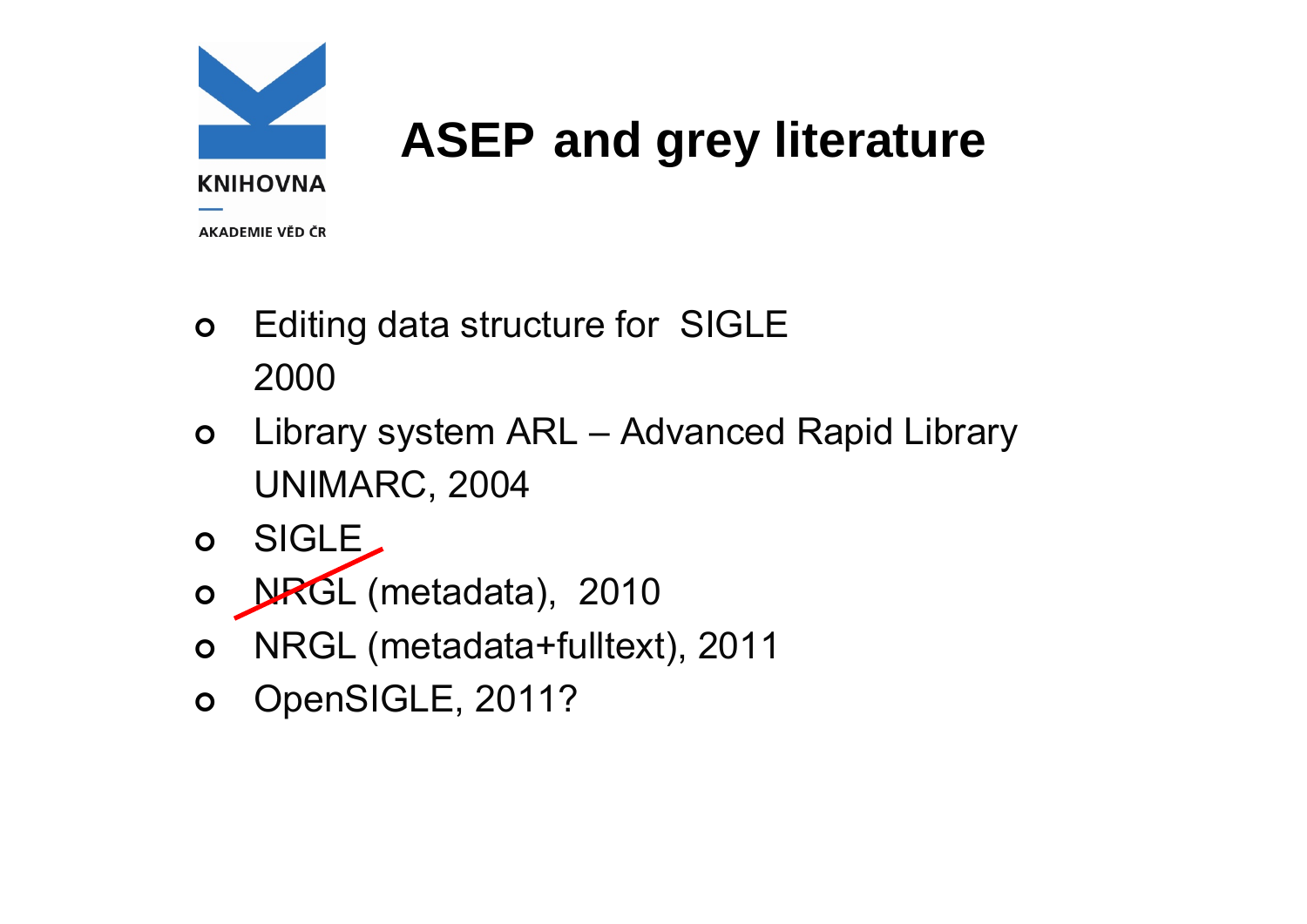

AKADEMIE VĚD ČR

show more ...

show more ...

Boukal, Petr (260)

Keywords

marketing (364)

Language

Abrhám, Josef (227)

financial analysis (373)

finanční analýza (341)

czech republic (267)

**NRGL National Repository of Grey Literature** 



Toxicita a biodegradabilita odpadů a látek významných ve vodním prostředí: sborník referátů z 12. konference s mezinárodní účastí: Vodňany, 29, 31,8,2005 redakce Blanka Vykusová NTK 20052005

**D** Bezriziková výnosová míra ve výnosovém oceňování podnikůThe Risk-free Rate of Return in The Income

Valuation Approach The work deals with the theoretical basis and the practical approach for determining the risk-free rate of return. The aim of the work is to form recommendations which should analysts follow in...

> Plánička, Pavel:Mařík, Miloš:Jurečka, Jan VŠE 9.7.2010

**DEfektivní metody detekce plagiátů v rozsáhlých** dokumentových skladechEffective methods of plagiarism detectios in large document repositories The work focuses on issues of plagiarism detection in large document repositories. Taking into account real situation that needs to be addressed now in the university environment in the Czech...

Přibil, Jiří;Jiroušek, Radim;Snášel, Václav VŠE 15.7.2010

**Diskonty a premie v oceňování podnikuDiscounts and** premiums in company valutation This thesis adresses the topic to discounts on minority shareholder level for lack of control and marketability. Separate chapter give a comprehensive view of their application and also discusses the...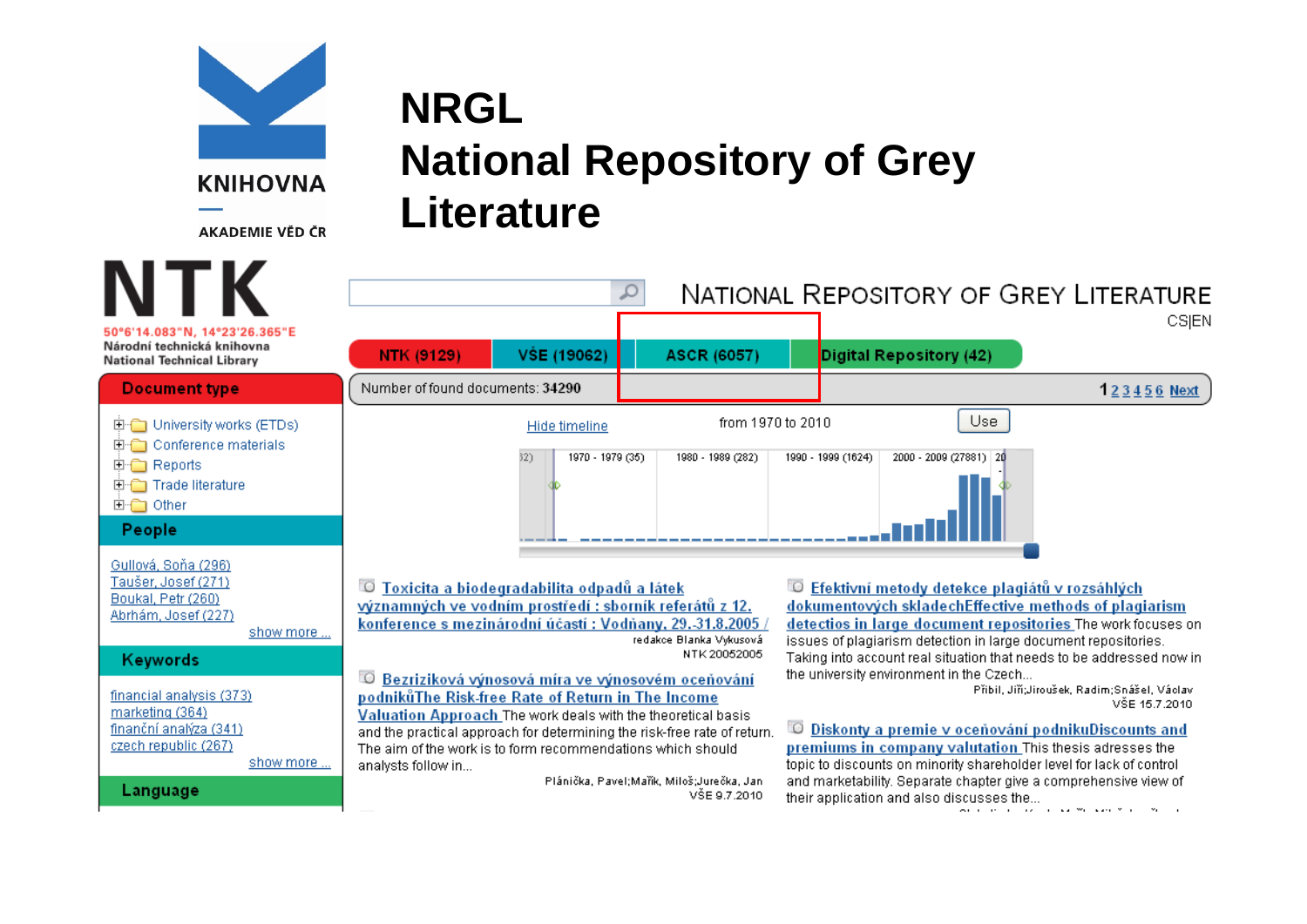| <b>KNIHOVNA</b><br><b>AKADEMIE VĚD ČR</b>                | <b>NRGL</b><br><b>DIGITAL REPOSITORY</b>                                                                                                                                                                                                                   |                                                                                                                                                                                                                                                                                        |                         |
|----------------------------------------------------------|------------------------------------------------------------------------------------------------------------------------------------------------------------------------------------------------------------------------------------------------------------|----------------------------------------------------------------------------------------------------------------------------------------------------------------------------------------------------------------------------------------------------------------------------------------|-------------------------|
|                                                          |                                                                                                                                                                                                                                                            | <b>DIGITAL REPOSITORY</b>                                                                                                                                                                                                                                                              | <b>NU1</b><br><b>SL</b> |
|                                                          |                                                                                                                                                                                                                                                            |                                                                                                                                                                                                                                                                                        | guest :: login          |
|                                                          | Search                                                                                                                                                                                                                                                     | Submit<br>Personalize                                                                                                                                                                                                                                                                  | b s<br>Help             |
| Search 43 records for:<br>Search Tips :: Advanced Search | any field                                                                                                                                                                                                                                                  | $\checkmark$<br><b>Browse</b><br><b>Search</b>                                                                                                                                                                                                                                         |                         |
| Narrow by collection:                                    |                                                                                                                                                                                                                                                            | <b>Focus on:</b>                                                                                                                                                                                                                                                                       |                         |
| Theses (0) [restricted]                                  | Habilitation Theses (0) PhD Theses (0) Rigorous                                                                                                                                                                                                            | Colleges(0)<br>Academy of fine arts in Prague (0) University of                                                                                                                                                                                                                        |                         |
| $\triangledown$ Reports (36)                             | Theses (0) Master Theses (0) Bachelor Theses (0)<br>Survey Reports (0) Grant reports (0) Final report<br>of the project (0) Interim report of the project (0)<br>Statistical Reports (0) Technical Reports (0)<br>Research Reports (0) Annual Reports (36) | Fonnomics, Prague (o) Charles University in Prague (o)<br>Institutes AS CR $(0)$<br>Institute of Archaeology, Praha (0) Institute of<br>Archeology, Brno (0) Astronomický ústav (0)<br>Biofyzikální ústav (o) Biologické centrum (o)<br>Biotechnologický ústav (0) Botanický ústav (0) |                         |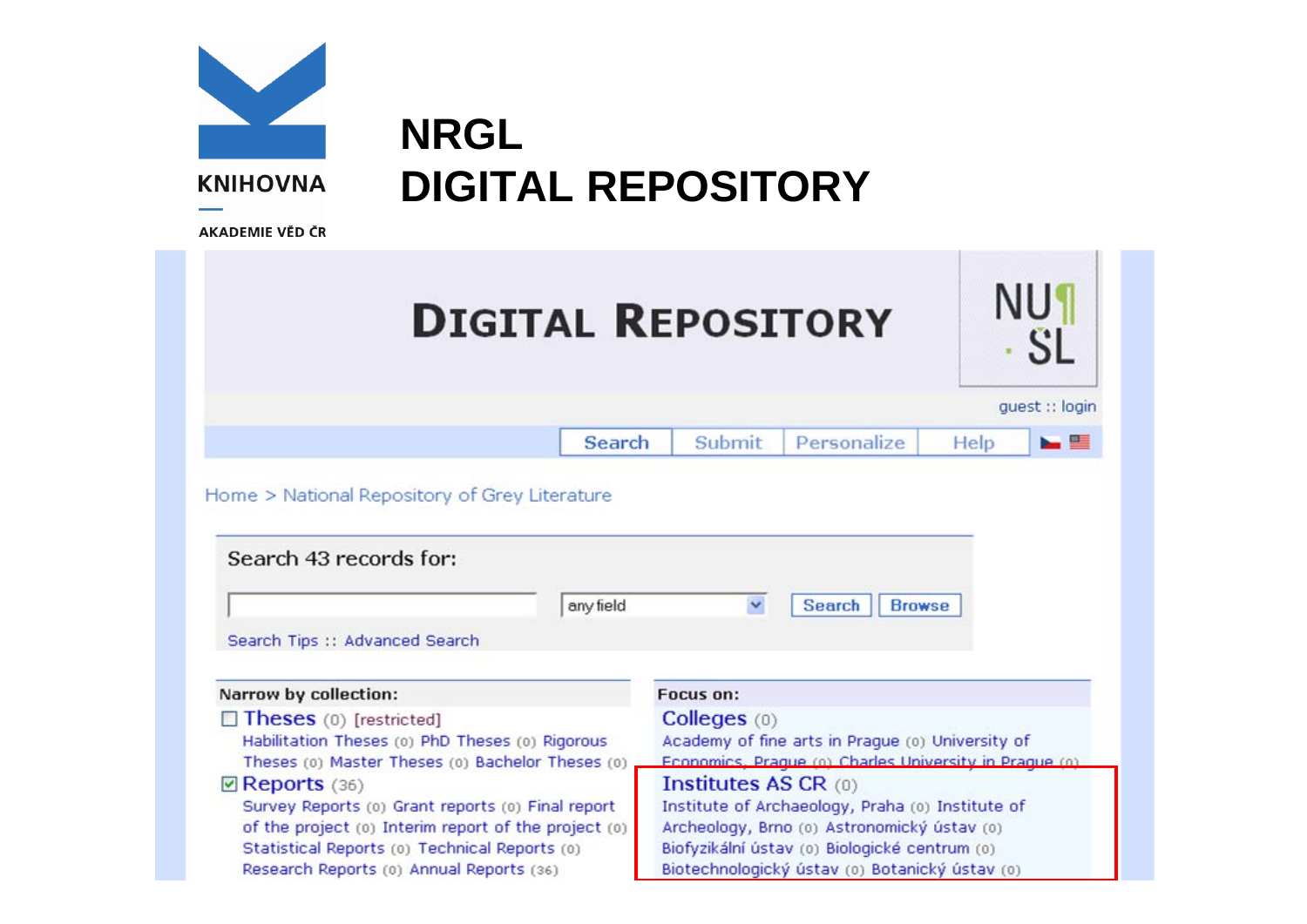

### **ASEP and the types of grey literature - present**

AKADEMIE VĚD ČR

| $\bullet$      | <b>Research reports:</b>         | 2686  |
|----------------|----------------------------------|-------|
|                | <b>o</b> Conference proceedings: | 630   |
|                | o Conference papers:             | 10863 |
| $\overline{O}$ | Internal reports:                | 420   |
|                | <b>o</b> Theses:                 | 410   |
|                | <b>o</b> Presentations, Posters: | 810   |
|                |                                  |       |

(25.11.2010)

Publish year: 2000-2010 Place of publication: Czech Republic Language: cze, eng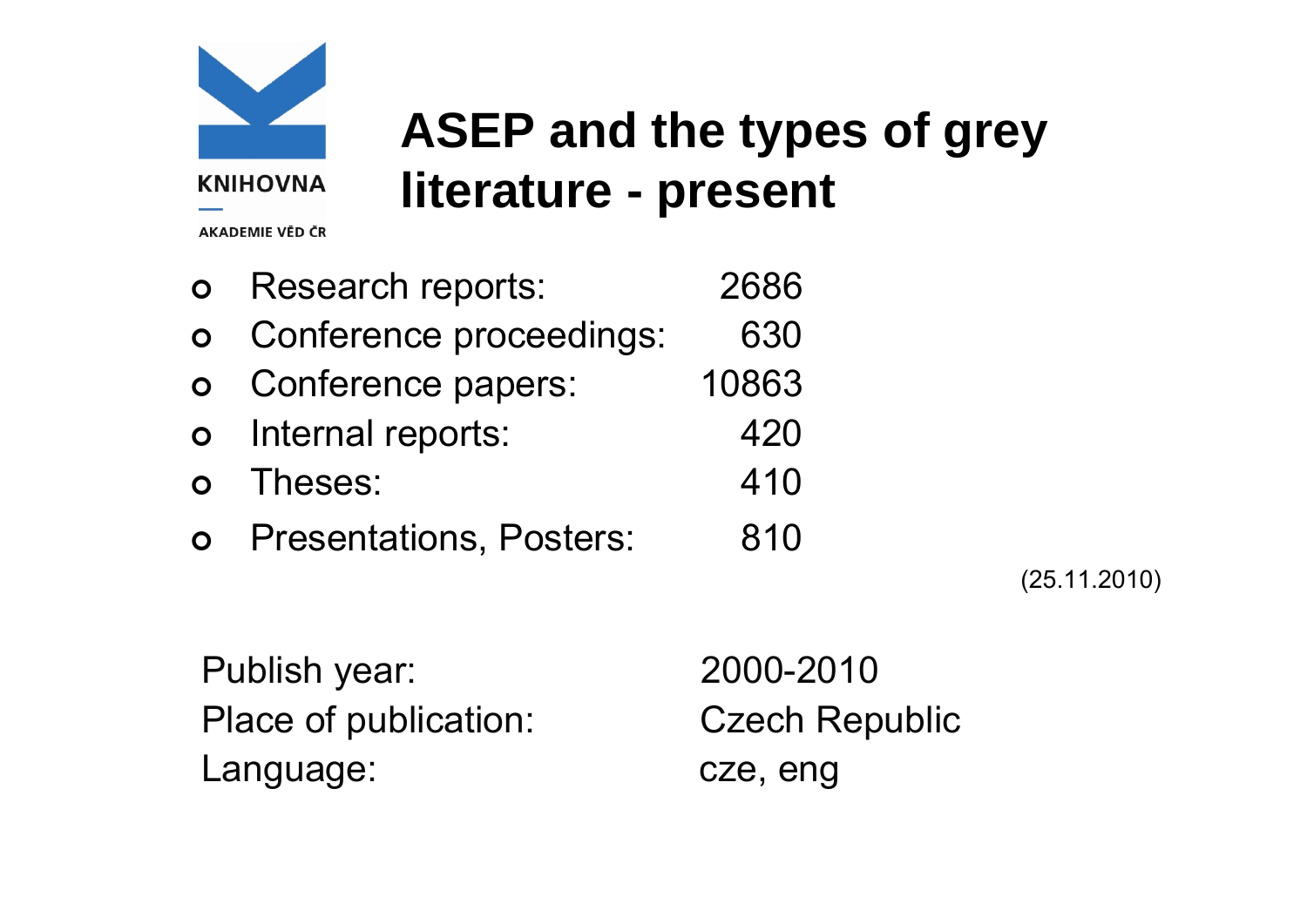

### **ASEP and the types of grey literature**

AKADEMIE VĚD ČR

#### $\mathbf{O}$ **New types of documents**

Research Report, Annual Report, Technical Report, Interim Report of the Project, Final Report of the Project, Grant Report, Report of Survey, Statistical Report (2011)

#### $\mathsf{O}$ **Extending the data structure**

*Type of documents NRGL*

*Copyrigh* t – how to handle the document

(Text protected by the Act No. 121/2000 Coll., Creative Commons Licence)

#### *Restriction of access*  -- the availability of the document

(accessible to public, available, based on IP, shibboleth, eduroam, unavailable)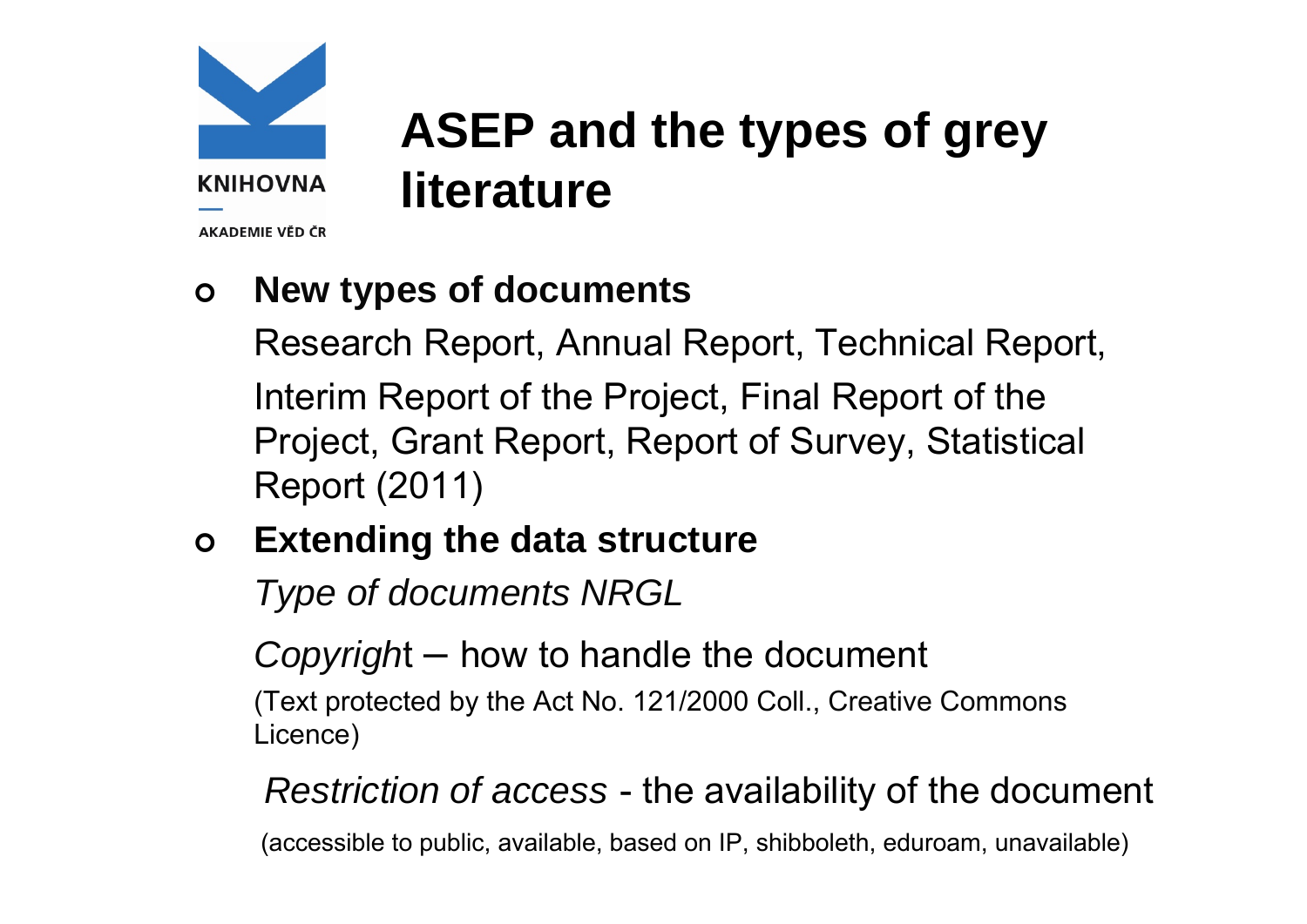

### Ataching fulltext - "upload button" in forms

**AKADEMIE VĚD ČR** 



Přiložení souborů k záznamu Název práce.



K záznamu"Název práce." je možné přidat až 20 souborů a to i najednou do celkové velikosti 100 MB.

### Zpět na formulář EPCA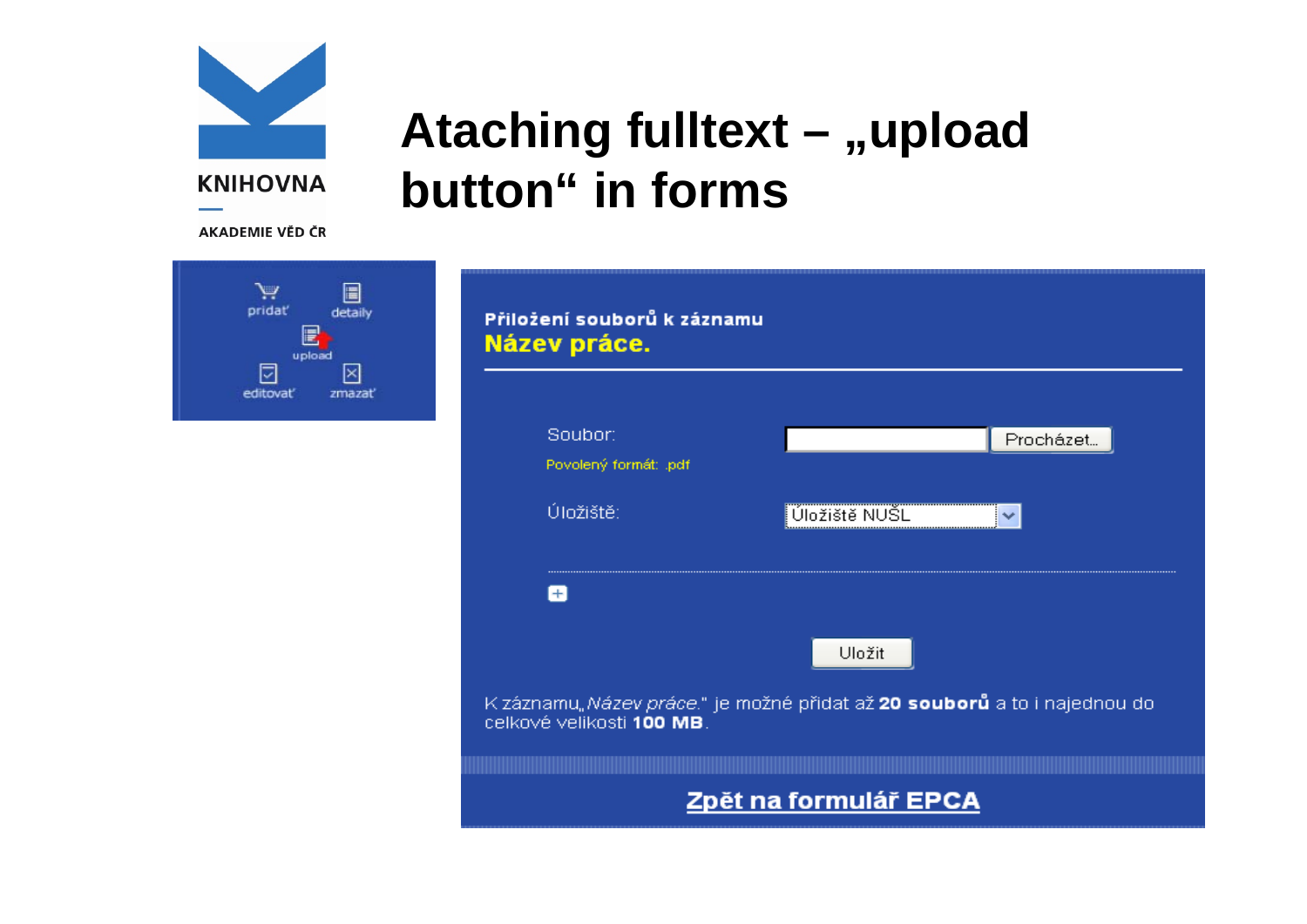

**Collecting records of GL in institutions of the AS CR**

- $\mathbf O$ Straight to the repository NRGL (INVENIO)
- $\bullet$  ASEP - NRGL (harvest the records automatically using OAI-PMH)

If not accompanied by full text, metadata will be harvested only.

 $\mathbf O$  Website for the administrators of grey literature of ASEP

URL:http://www.iach.cz/KNAV/nusl.html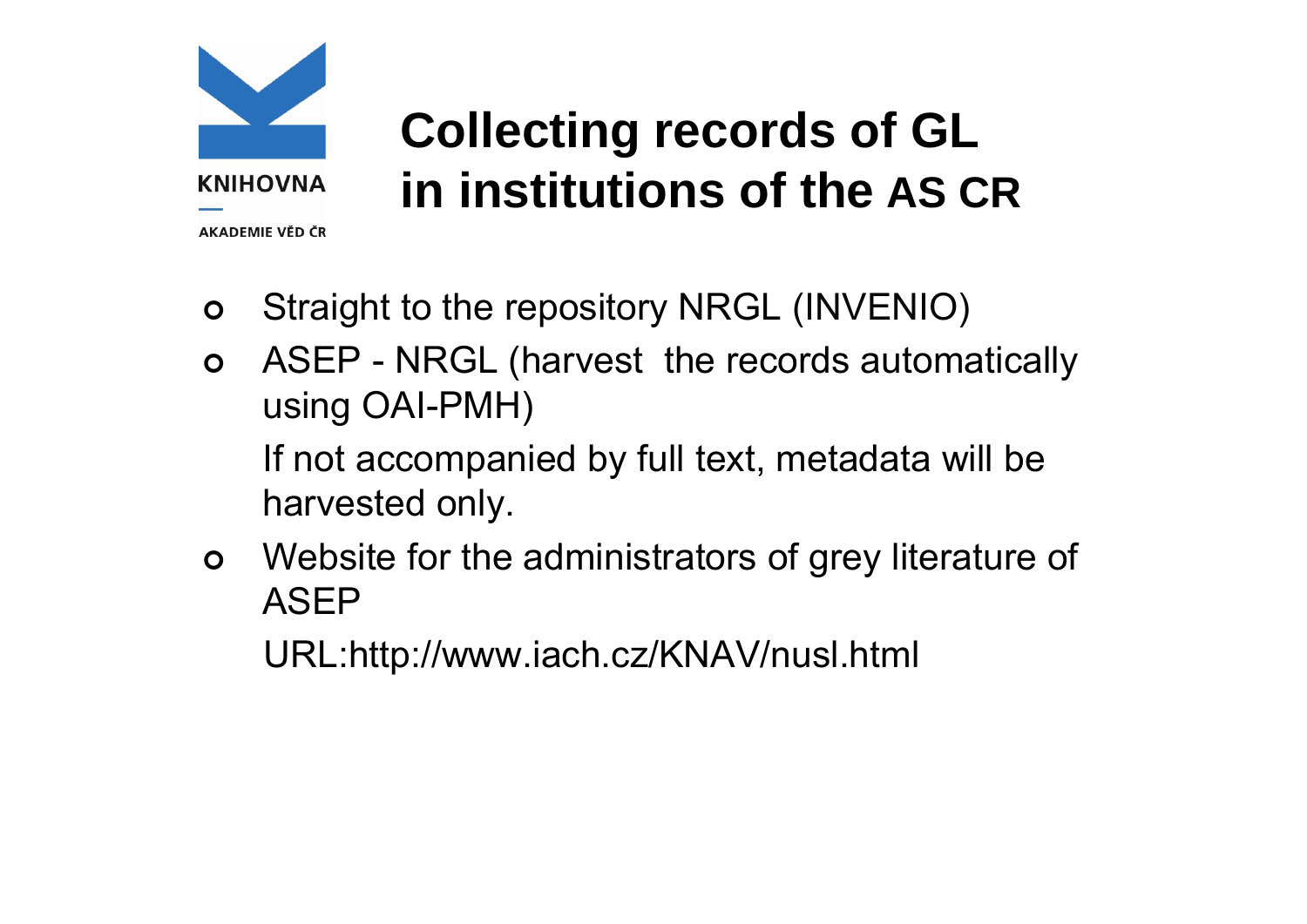